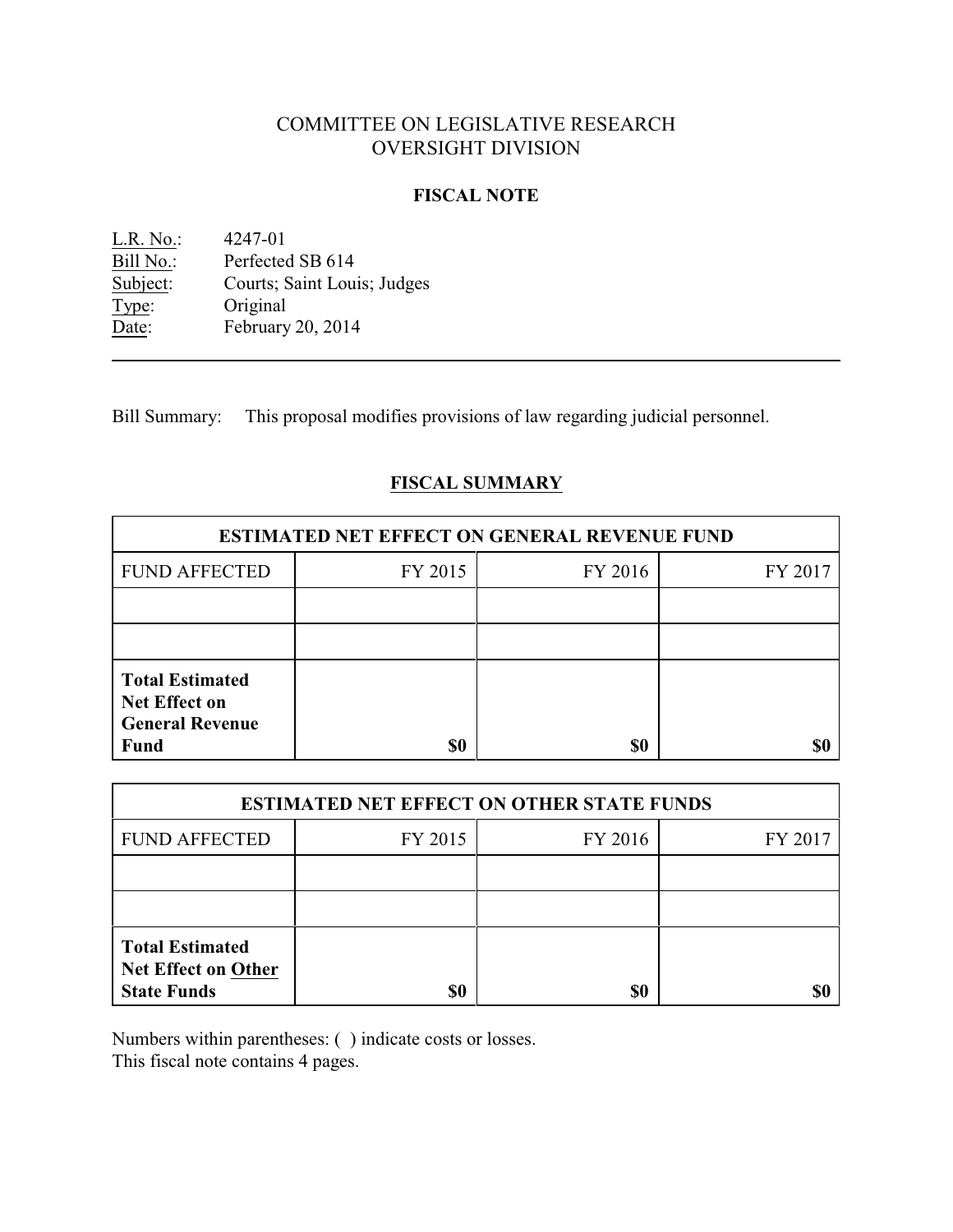L.R. No. 4247-01 Bill No. Perfected SB 614 Page 2 of 4 February 20, 2014

| <b>ESTIMATED NET EFFECT ON FEDERAL FUNDS</b> |         |         |         |  |
|----------------------------------------------|---------|---------|---------|--|
| <b>FUND AFFECTED</b>                         | FY 2015 | FY 2016 | FY 2017 |  |
|                                              |         |         |         |  |
|                                              |         |         |         |  |
| <b>Total Estimated</b><br>Net Effect on All  |         |         |         |  |
| <b>Federal Funds</b>                         | \$0     | \$0     |         |  |

| <b>ESTIMATED NET EFFECT ON FULL TIME EQUIVALENT (FTE)</b>    |         |         |         |  |
|--------------------------------------------------------------|---------|---------|---------|--|
| <b>FUND AFFECTED</b>                                         | FY 2015 | FY 2016 | FY 2017 |  |
|                                                              |         |         |         |  |
|                                                              |         |         |         |  |
| <b>Total Estimated</b><br><b>Net Effect on</b><br><b>FTE</b> |         |         |         |  |

 $\Box$  Estimated Total Net Effect on All funds expected to exceed \$100,000 savings or (cost).

 $\Box$  Estimated Net Effect on General Revenue Fund expected to exceed \$100,000 (cost).

| <b>ESTIMATED NET EFFECT ON LOCAL FUNDS</b> |         |         |         |
|--------------------------------------------|---------|---------|---------|
| FUND AFFECTED                              | FY 2015 | FY 2016 | FY 2017 |
| <b>Local Government</b>                    | \$0     | \$0     | \$0     |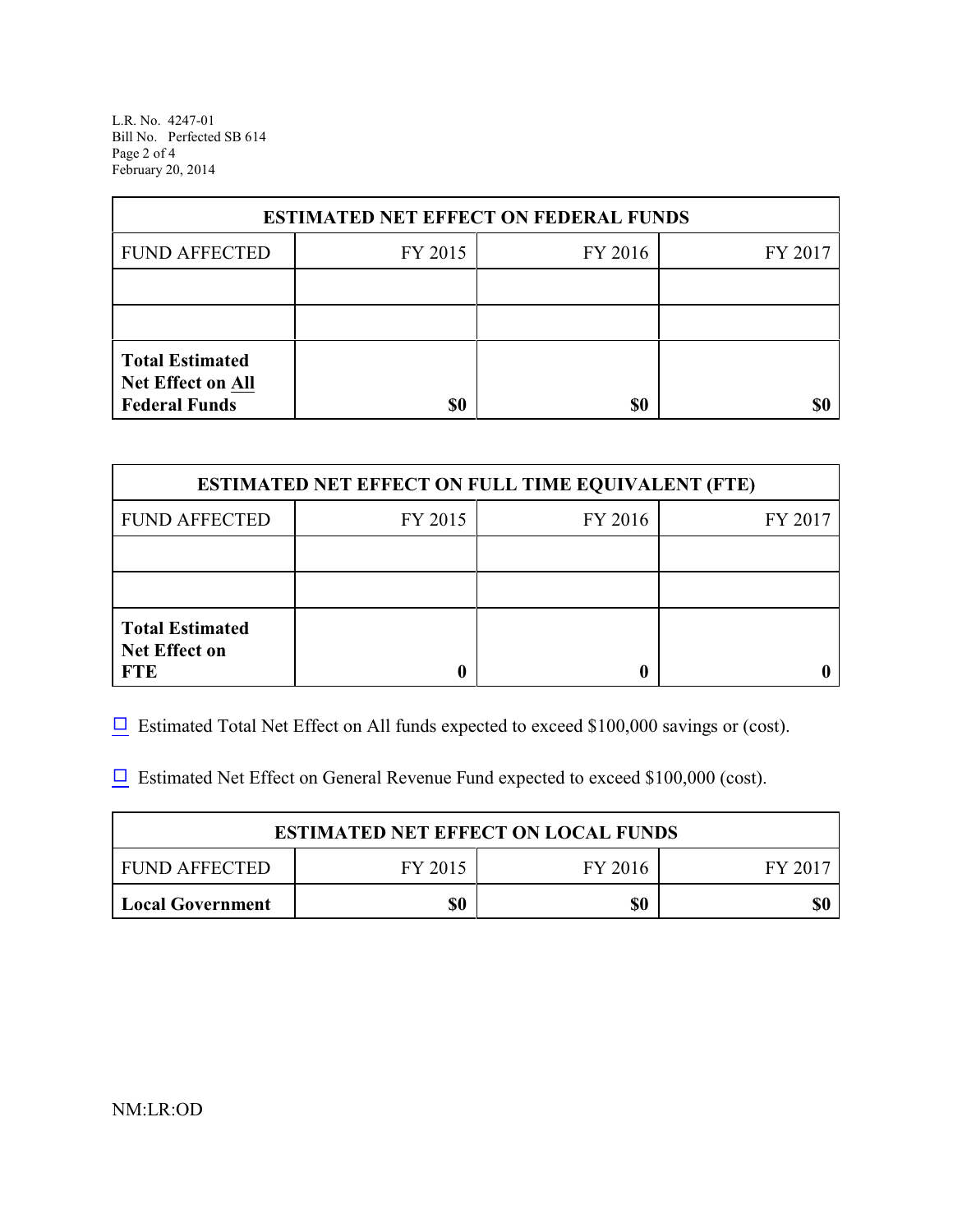L.R. No. 4247-01 Bill No. Perfected SB 614 Page 3 of 4 February 20, 2014

### **FISCAL ANALYSIS**

#### **ASSUMPTION**

Officials at the **Office of the State Courts Administrator** assume no fiscal impact from this proposal.

Officials at the St. Louis City Circuit Clerk's Office did not respond to **Oversight's** request for fiscal impact.

| FISCAL IMPACT - State Government | FY 2015<br>$(10 \text{ Mo.})$ | FY 2016    | FY 2017                       |
|----------------------------------|-------------------------------|------------|-------------------------------|
|                                  | <u>\$0</u>                    | <u>\$0</u> | $\underline{\underline{\$0}}$ |
| FISCAL IMPACT - Local Government | FY 2015<br>$(10 \text{ Mo.})$ | FY 2016    | FY 2017                       |
|                                  | <u>\$0</u>                    | <u>\$0</u> | <u>\$0</u>                    |

## FISCAL IMPACT - Small Business

No direct fiscal impact to small businesses would be expected as a result of this proposal.

#### FISCAL DESCRIPTION

The proposed legislation appears to have no direct fiscal impact.

This legislation is not federally mandated, would not duplicate any other program and would not require additional capital improvements or rental space.